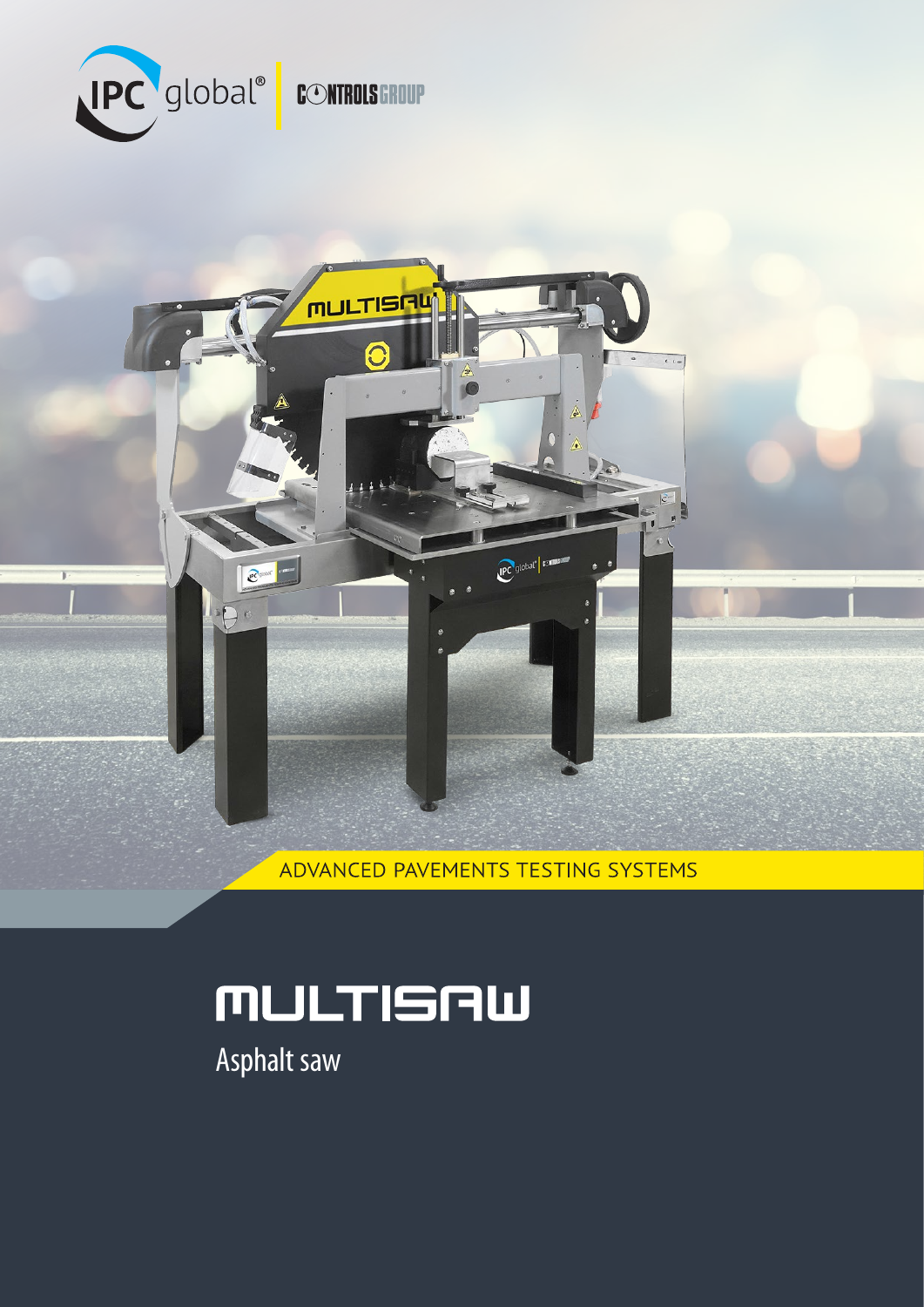#### **MULTISAW** ASPHALT SAW



# MULTISAW

**Multisaw is a universal sawing system for fast, accurate cutting of beams from prisms and for trimming cylinders. An easy-to-use spacer system sets the specimen position and allows beams or cores to be cut without the need for measurement. The saw blade advances and retracts to the home position by a user-friendly hand wheel.**

**The Multisaw includes the multislab jig, complete with table and manual clamping device for slabs, water pump for cooling the blade. When equipped with the suitable accessory, it can also be used to cut cores at any desired length. It can be fitted with 650 mm dia. blade with a maximum cutting depth of 200 mm and prism length of 500 mm (extendable to 700 mm, on request).**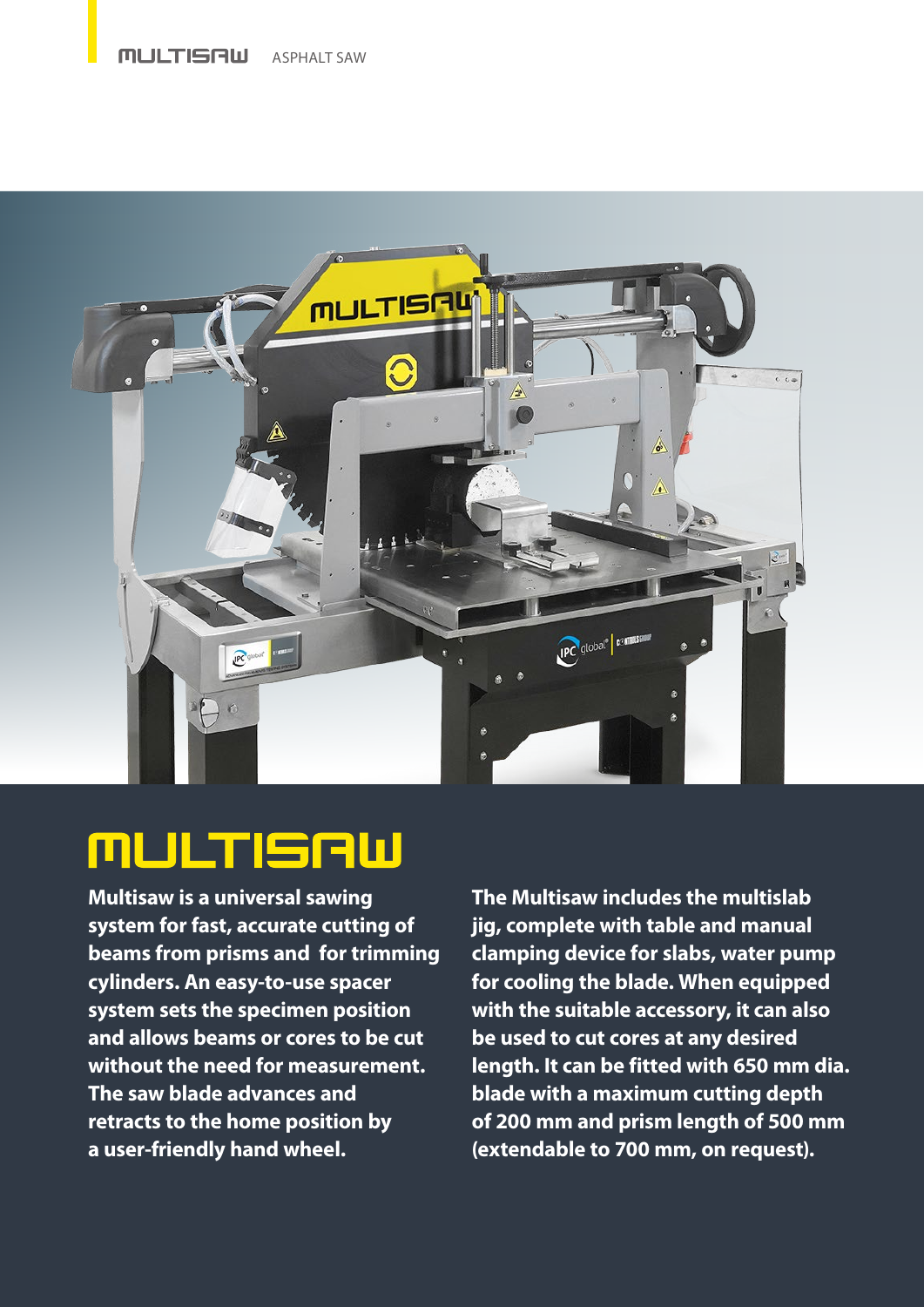#### **main features Accessories**

- > Designed to fulfil the relevant Standards' stringent requirements for precision, planarity and specimens perpendicularity.
- $>$  High rigidity and stability.
- > Slab and prism of any shape and dimensions can be sawn without any additional accessories (see table for maximum dimensions).
- > Jig for round cores, from 38 to 200 mm dia., length up to 300 mm.
- $>$  Unique clamping mechanism for cylindrical specimens minimizes specimen damage. The use of a sacrificial PVC tube produces a superior finish and minimizes edge chipping of asphalt samples.
- > Easy spacer system allows for precise preparation of beams or cores without the need for measurement i.e. 50 x 63 mm or 70 x 70 mm or other sizes.
- > Manual advance and retraction of saw blade to home position.
- > Motor mounted on twin chrome-plated steel rails with sealed bearings.
- > Also suitable for concrete and rock samples.

#### **Ordering information**

#### **77-PV47005**

MULTISAW, asphalt saw, complete with multi-slab jig. Blade not included. 400V/50Hz/3ph.

#### **77-PV47006**

As above but 220V/60Hz/3ph.

#### **Specifications**

| <b>Blade diameter</b>  | $650$ mm                                                                      |
|------------------------|-------------------------------------------------------------------------------|
| Max cutting depth      | $200 \text{ mm}$                                                              |
| Cores*                 | 100 or 150 mm                                                                 |
| Prism length*          | Max 500 mm                                                                    |
| Accuracy               | Length, perpendicularity and flatness<br>$+/-1\%$ max. according to Standards |
| <b>Blade speed</b>     | 1400 - 1680 rpm (50/60 Hz)                                                    |
| Cooling                | Water recirculation pump and tank (included)                                  |
| Power supply           | 5 kW                                                                          |
| Voltage                | 400 V, 50 Hz, 3 ph or 220 V, 60 Hz, 3 ph                                      |
| Dimensions (L x W x H) | 2,000 x 800 x 1,700 mm                                                        |
| Weight approx.         | 450 kg                                                                        |

### \*Models suitable for cores 38 to 200 mm dia. and prism up to 700 mm, available on request.

#### **77-PV47014**

Manual core docking Jig for round cores, from 38 to 200mm diam. to cut samples with manual feeding, from 10 to 300mm length.

#### **77-PV47020**

Trapezoidal specimens jig to be used in Two Point Bending Test, according to EN 12697-24 and 26.

#### **77-PV47025**

Jig for Wheel Tracking cores according to AASHTO T324 and for Semi-Circular Bending Tests according to EN 12697-44 (except for the notch), and for Disk Shaped Compact Tension Sample according to ASTM D7313. Notch and holes not included. 77-PV47014 is also required.

#### **77-PV47030**

Jig for Texas Overlay Test according to TX-248-F. 77-PV47011 or PV47014 is required.

#### **77-PV47000/1**

Diamond blade 650 mm dia.

#### **77-PV47000/2**

Sacrifical PVC tube for 100 mm dia. cores. Additional double sample basket.